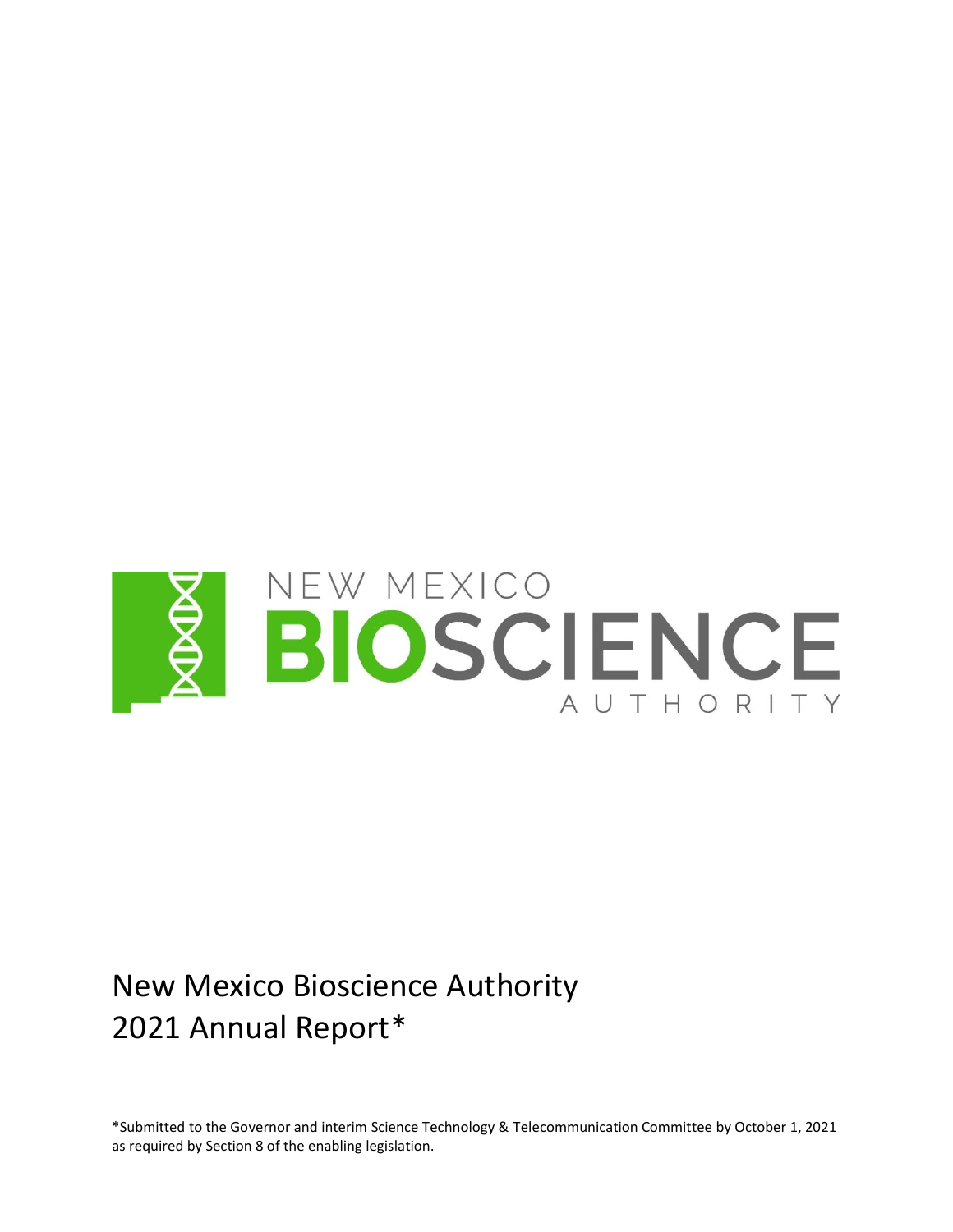# NM Bioscience Authority Annual Report of Activities October 1, 2020 – September 30, 2021

*"Without the New Mexico Bioscience Authority, Bright Path Labs would not be in New Mexico."* Tony Quinones, CEO, Bright Path Labs

#### **New Mexico Bioscience Authority**

The New Mexico Bioscience Authority (NMBSA) was created in 2017 by the legislature, Senate Bill 479, and was tasked with increasing awareness and building support for New Mexico's bioscience sector by attracting entrepreneurs, capital investment and businesses; influencing policy; and assisting in infrastructure and business development by building a robust bioscience industry in New Mexico. The legislation outlines that the NMBSA will have a board consisting of the following appointments: two representatives from the University of New Mexico, two representatives from the New Mexico State University, one representative from the New Mexico Institute of Mining and Technology, secretary of New Mexico Economic Development Department, executive director of Spaceport Authority, two members of the public appointed by the governor, and four members of the public appointed by New Mexico Legislative Council.

The NMBSA is an official state agency and the state's first public-private partnership which allows it to co-invest public and private funds. It is administratively attached and is an affiliated organization to the University of New Mexico Health Sciences Center. The NMBSA reports to the interim Science Technology and Telecommunications Committee (STTC). The NMBSA is required to submit an annual report to the governor and the legislature which outlines objectives achieved throughout the year. This report meets that obligation.

#### **New Mexico Bioscience Authority also became a Center for Excellence**

In 2019, the legislature passed, and the governor signed House Bill 7. The bill funded four Centers of Excellence (COE), one at the UNM Health Sciences Center-affiliated entity, the NMBSA. The NMBSA COE is the only center that includes governance representatives from all three New Mexico research universities. The COE was created to: 1. "collaborate with leaders of the state's agencies, higher education institutions, business sector, national laboratories and

1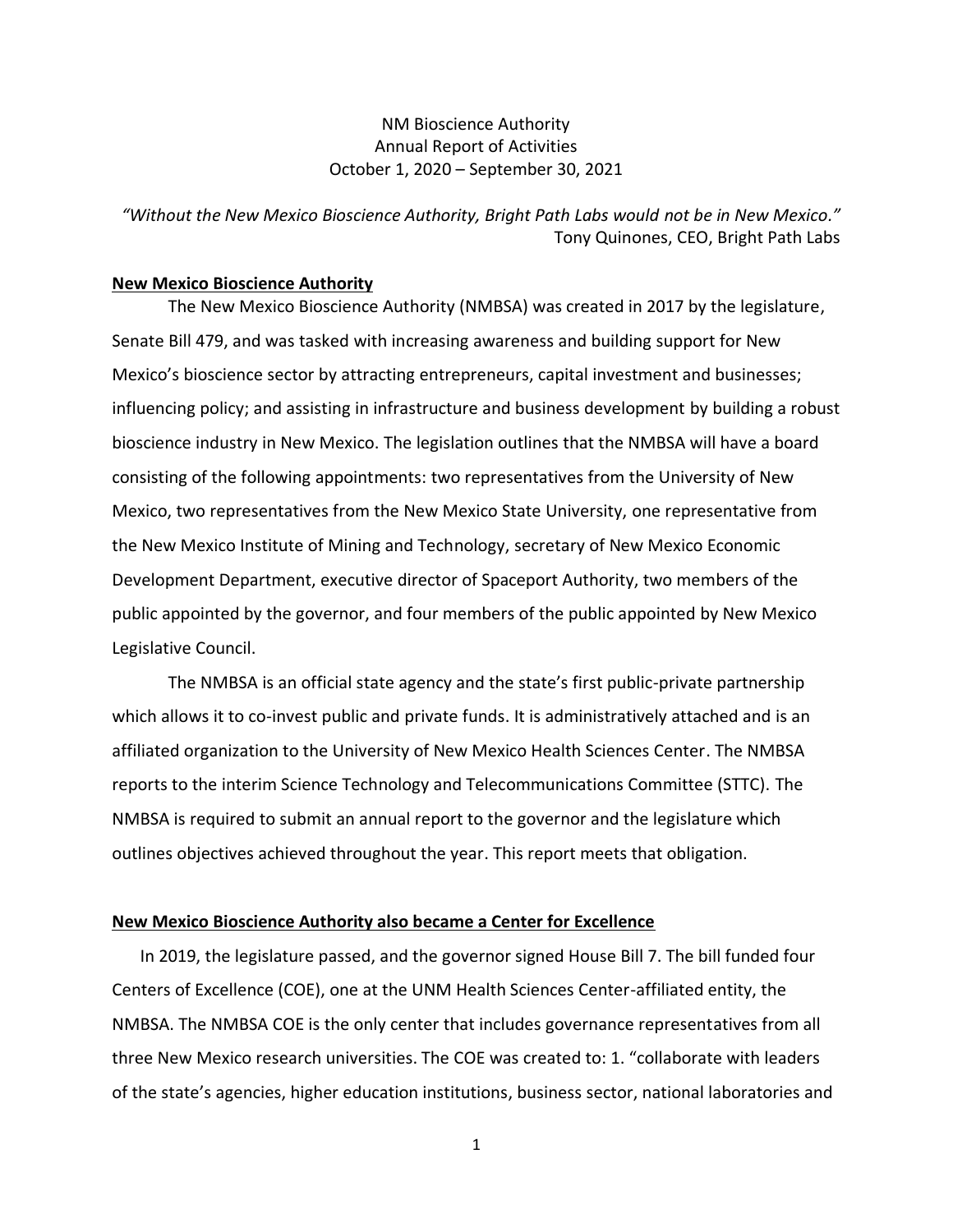community organizations," 2. "establish short and long-term goals for job creation, business creation and private equity investment outcomes of its work."

## **State Funding:**

In FY20, the NMBSA received \$63,000 of recurring funding and \$250,000 as a Center of Excellence. In FY21, the NMBSA received \$59,200 of recurring funding and \$235,000 as a Center of Excellence. In FY22, the NMBSA received \$58,000 of recurring funding and \$228,900 as a Center of Excellence.

## **Primary NMBSA Activity:**

- 1. **Implementation of a Strategic Plan for NMBSA:** In August of 2019, the NMBSA engaged a third-party, Econsult Solutions, Inc. (ESI) to assist in developing a strategic plan. The three goals of the plan are:
	- Establish NMBSA as a Model for Bioscience Development and Organizational Management
	- Take leadership Role within the NM Bioscience Ecosystem
	- Provide Funding for NM Bioscience Growth and Innovation

Last year, the final version of the Strategic Plan was shared with Secretary Alicia Keyes, with the goal of assisting the NM Economic Development Department with their overall strategic plan for the state.

In April 2021, the Mission Accomplishment Committee was created in order to develop initiatives to best reach the goals identified by the strategic plan. In May 2021, during the annual meeting, Director Dale Dekker was elected Chair of the NMBSA Board of Directors. One of Chair Dekker's first initiatives was to take the goals identified by the strategic plan and align all NMBSA initiatives with the powers and duties laid out for us by the Bioscience Development Act, 2017 SB 478. Under this direction, the newly created Mission Accomplishment Committee developed a survey tool to collect suggestions from the Board of Directors to address these duties and is developing initiatives to ensure the NMBSA is accomplishing the goals it was created to do.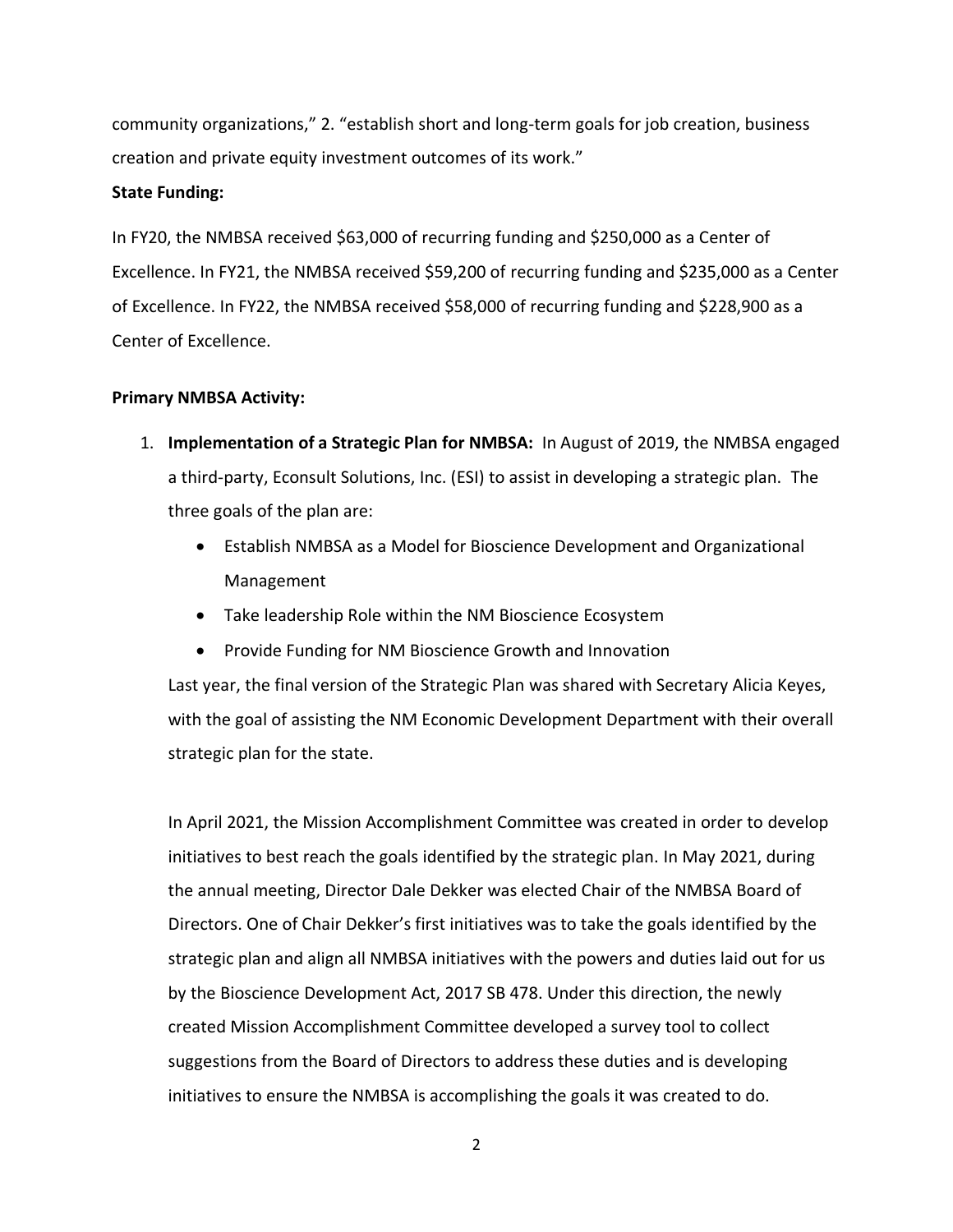In line with both the goals of the strategic plan and the 2017 SB 478 duties, the NMBSA has invited guest speakers to present at the full NMBSA Board of Directors' meetings since June 2021. Speakers are typically leaders in industry or government who are invited to speak about their expertise, the operations of their industry or business, identify gaps in the system that could be filled by support from the NMBSA, and explain how the NMBSA has already supported their successes, if applicable. These presentations are intended to enhance communication, create broad industry knowledge, and encourage collaboration between industry partners and the NMBSA, when appropriate. All members of the Board are invited to identify potential presenters in an effort to include each of their priorities.

2. **Bioscience Accelerator Development:** The NMBSA has partnered with a federally funded UNM led bioscience business accelerator Hub to enhance training of university faculty in writing federal grants (e.g., SBIR/STTR) with small businesses and entrepreneurs. The goal is to accelerate technology transfer of biomedically related scientific discoveries from universities participating in the Hub's programming, including the University of New Mexico and New Mexico State University. Since April 2021, six New Mexico university faculty have been trained by this business accelerator and three grants have been submitted to assist in the development of new businesses. The partnership between NMBSA and the bioscience accelerator will allow the NMBSA to extend the robust training and mentoring program the accelerator has developed to educate inventors from other New Mexico colleges, universities, and national labs not currently part of the Hub who are working to commercialize products and technologies within the entire bioscience space, not only biomedical. This training will include educating inventors on how to commercialize their research, as well as assisting with finding start-up funding, talent recruitment and training, and private partner development.

3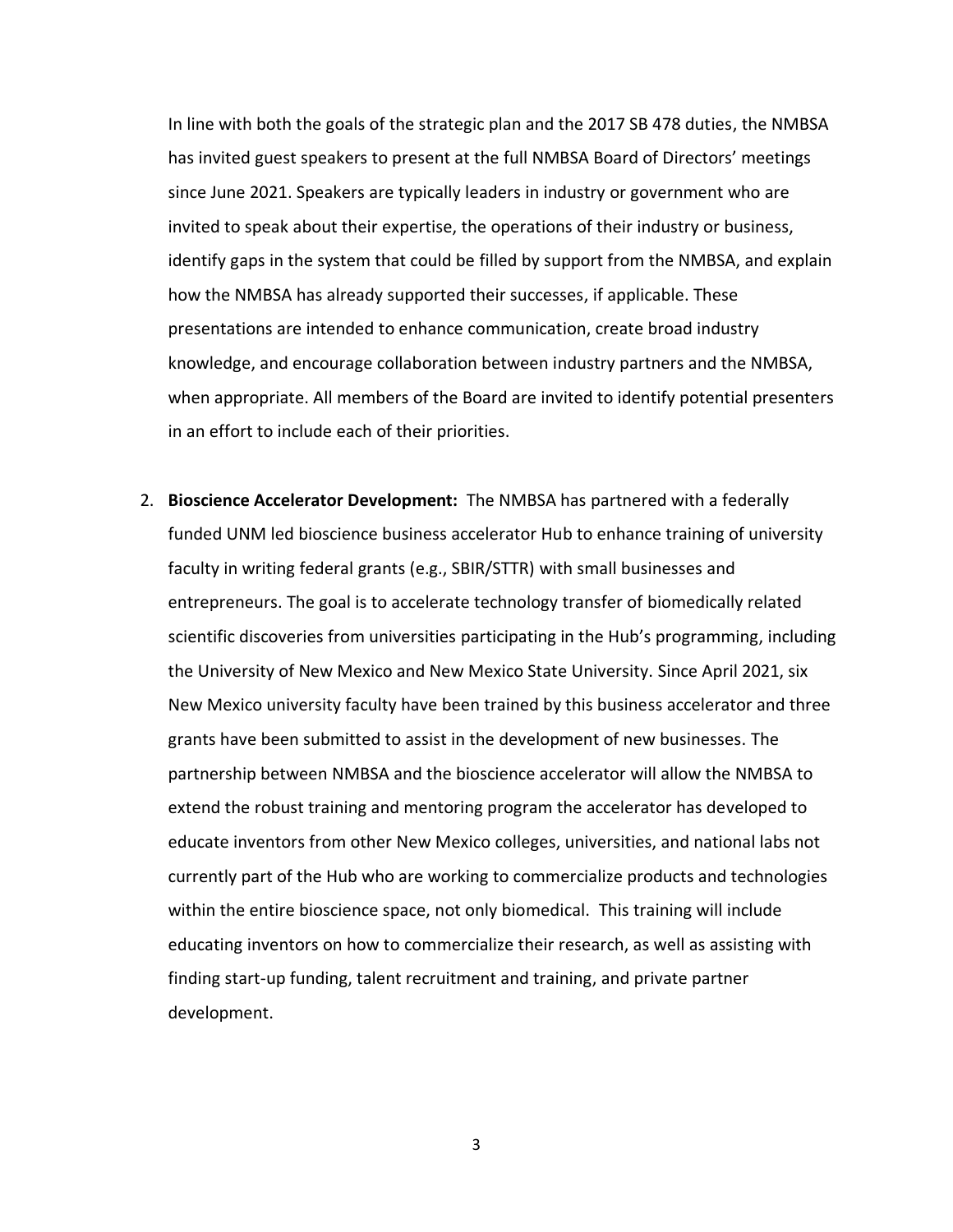Initially, SBIR/STTR grant training workshops will be facilitated by the NMBSA quarterly beginning with a zoom workshop at noon on November 17<sup>th</sup> made possible through a collaboration with the NMSU Arrowhead Center's NM FAST program. The goal is to hold these workshops in-person throughout the state but starting with the initial workshop via Zoom to more easily attract participants who may not be available to join otherwise. The NMBSA will actively recruit participants to this first workshop by sending out invitations to the NMBSA listserv members and by including details about the workshop in upcoming presentations to the NM Biotechnology & Biomedical Association (NMBio) Lunch and Learn event with Los Alamos National Laboratory and at the NM Tech 5<sup>th</sup> Annual Inventors & Entrepreneurs Workshop.

3. **Community Readiness Program:** The NMBSA recognizes that business location is one of the most critical aspects of business success and future growth. The NMBSA Community Readiness Program, begun in 2019, provides communities with a self-evaluation



*Figure 1: Community Ready Sites*

protocol to effectively certify zones as being platinum, gold, silver, or bronze depending on infrastructure and zoning, as well as incentives, which are critical for early stage and start-up business success. Identification of these zones facilitates new business creation lowering cost and work. Albuquerque has certified eight zones and Rio Rancho one zone. Rio Rancho is currently working on scoring a second zone near Presbyterian Rust. COVID-19 disrupted the certification process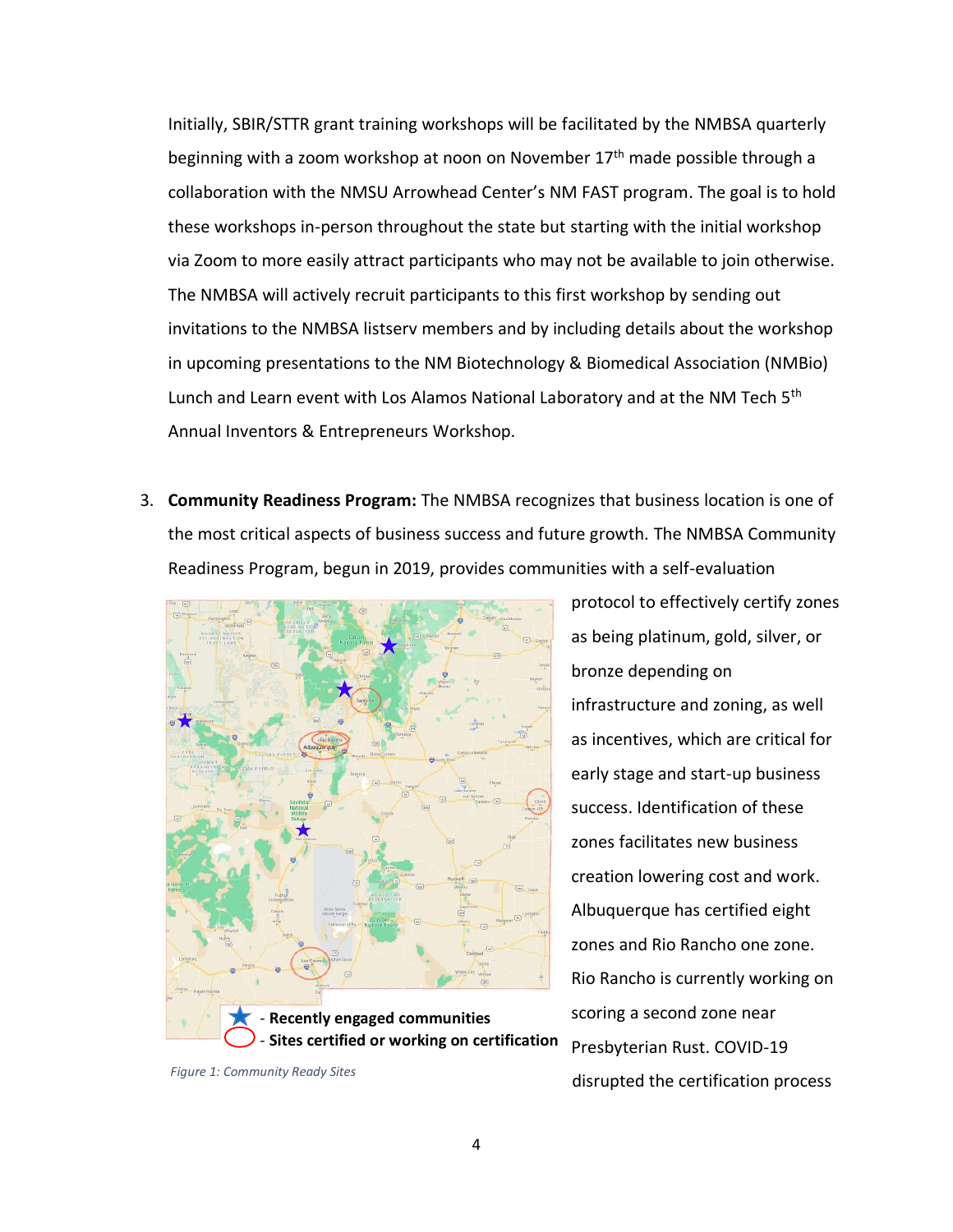for a number of communities who had voiced their early interest in participating. Clovis, Santa Fe, and Las Cruces are currently identifying and scoring new zones and the



NMBSA is working to engage with Las Alamos, Gallup, Taos and Socorro. Please see Figure 1 to see the current distribution of communities involved. Since

*Figure 2: Community Ready Site Example*

the initiation of this program in 2019, five new biosciences businesses have located in certified Albuquerque zones. The others are too recent to have data. The data received by each municipality has been posted on the NMBSA website, as well as shared with the NM Economic Development Department, the NM Partnership, other economic entities and economic development departments in cities and counties throughout the state. See Figure 2 for an example of the information available and how it is being presented on the NMBSA website.

4. **Co-Investment Fund:** As the NMBSA has communicated frequently, one of the most needed aspects of successful business creation and growth is dependent upon available funding for startup businesses or for the relocation of businesses to New Mexico. The NMBSA was created to assist startups and existing companies with obtaining adequate funding. With the endorsement of the Science, Technology and Telecommunications Committee, a recommendation from Econsult Solutions, Inc. (ESI), who assessed New Mexico and optimally determined and recommended that to establish a vibrant bioscience industry, a \$25 - \$50 million Co-Investment Fund and a \$100 million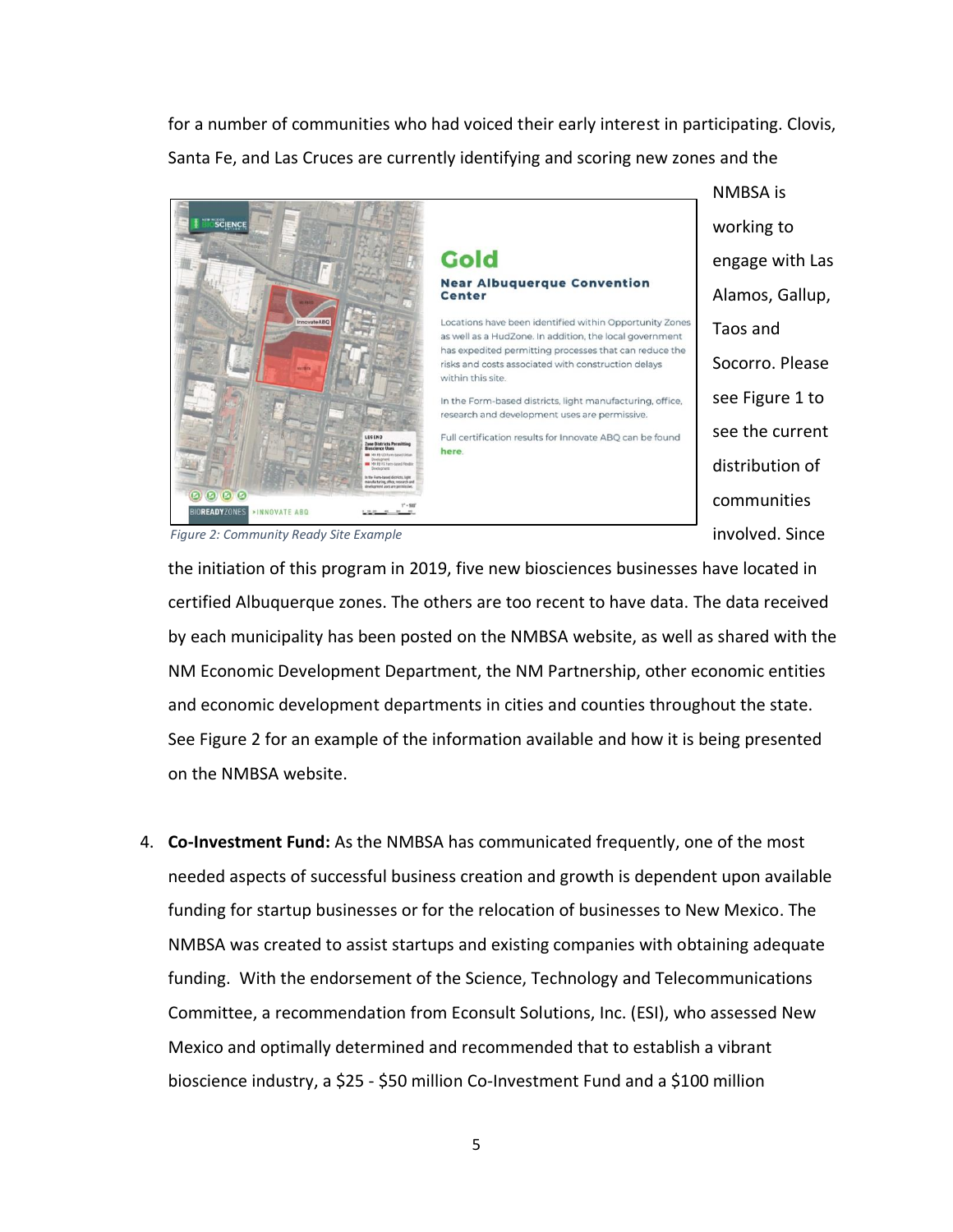endowment was needed. With legal work from Modrall Sperling Law Firm, who



provided advice on a legal structure for a Direct Investment Fund, Senator Munoz sponsored legislation - Senate Bill 61 - during the 2020 session, but it was not passed at that time.

Figure 3 displays the relationship of the NMBSA with its investment partner(s) and how an LLC would be created for investment in a new company.

*Figure 3: Co-Investment Model*

Below is the criteria to be an investment partner:

- Qualifies to be lead investor
- Will provide a 2:1 match of funds
- Funds New Mexico bioscience start-ups, early stage or existing bioscience companies or companies relocating to New Mexico
- Has experience sourcing, vetting and investing in companies
- Has existing capital for co- investment and is currently investing in bioscience companies

An initial pilot program for co-investing was launched in 2020 directly by the NMBSA. That pilot program identified two New Mexico based co-investment partners who were given Memorandum of Agreement (MOA) to develop LLCs with the NMBSA that would allow for investment in New Mexico based bioscience businesses sourced by the investment partners. Due to complications brought on by COVID, those MOAs were not finalized and the initial pilot program was cancelled.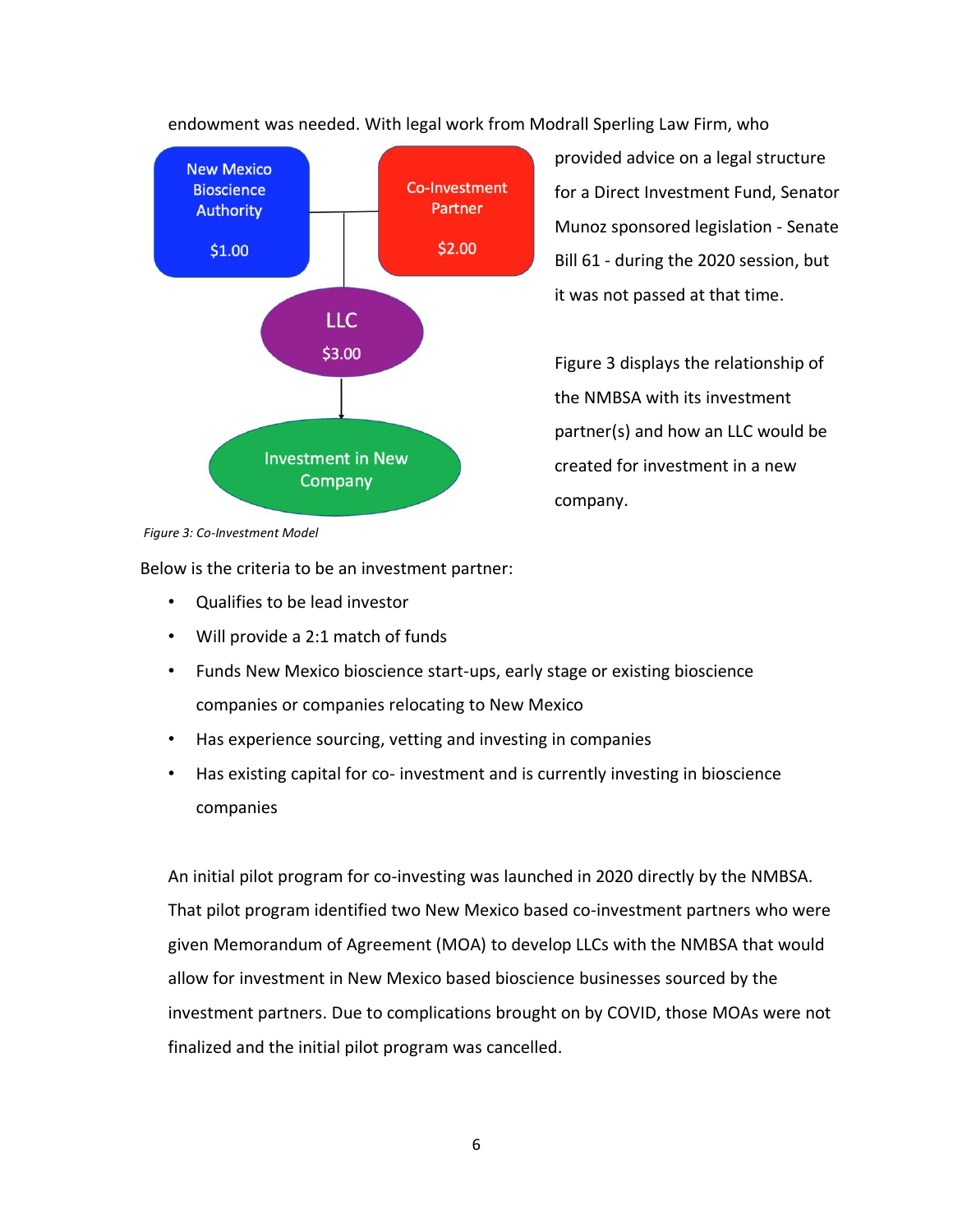A second pilot program was developed in June 2021 and launched through the UNM Procurement Office in July 2021. The NMBSA worked with the UNM Procurement Office to best comply with state procurement laws and attract the strongest co-investment partners to apply. Executive Director Stephanie Tofighi sent invitations encouraging applications to thirty-six investment companies who are currently investing in New Mexico based bioscience business. The 2021 pilot program RFP has just closed, and applications received will be reviewed by a scoring task force of the Board members who will then make recommendations to the full board at the next meeting in October. The NMBSA anticipates investment partners to be identified by November 2021.

## 5. **Centralization of State Resources for Bioscience Businesses**: One of the reasons for



enhancing the NMBSA website last year was to serve as a resource for bioscience inventors, entrepreneurs, and investors to easily be directed to resources across the state that could help them meet their goals. This year, Executive Director Tofighi is using her extensive experience in

*Figure 4: How Can We Help You, the Inventor?*

web development to redesign the website to meet this goal with an estimated completion date by the end of October 2021. Examples of these resources include direction to tax incentives, training opportunities, networking opportunities, lists of potential investors, and event reminders. Please see Figure 4 for an example of the resources NMBSA provides to inventors. Pages for entrepreneurs and investors provide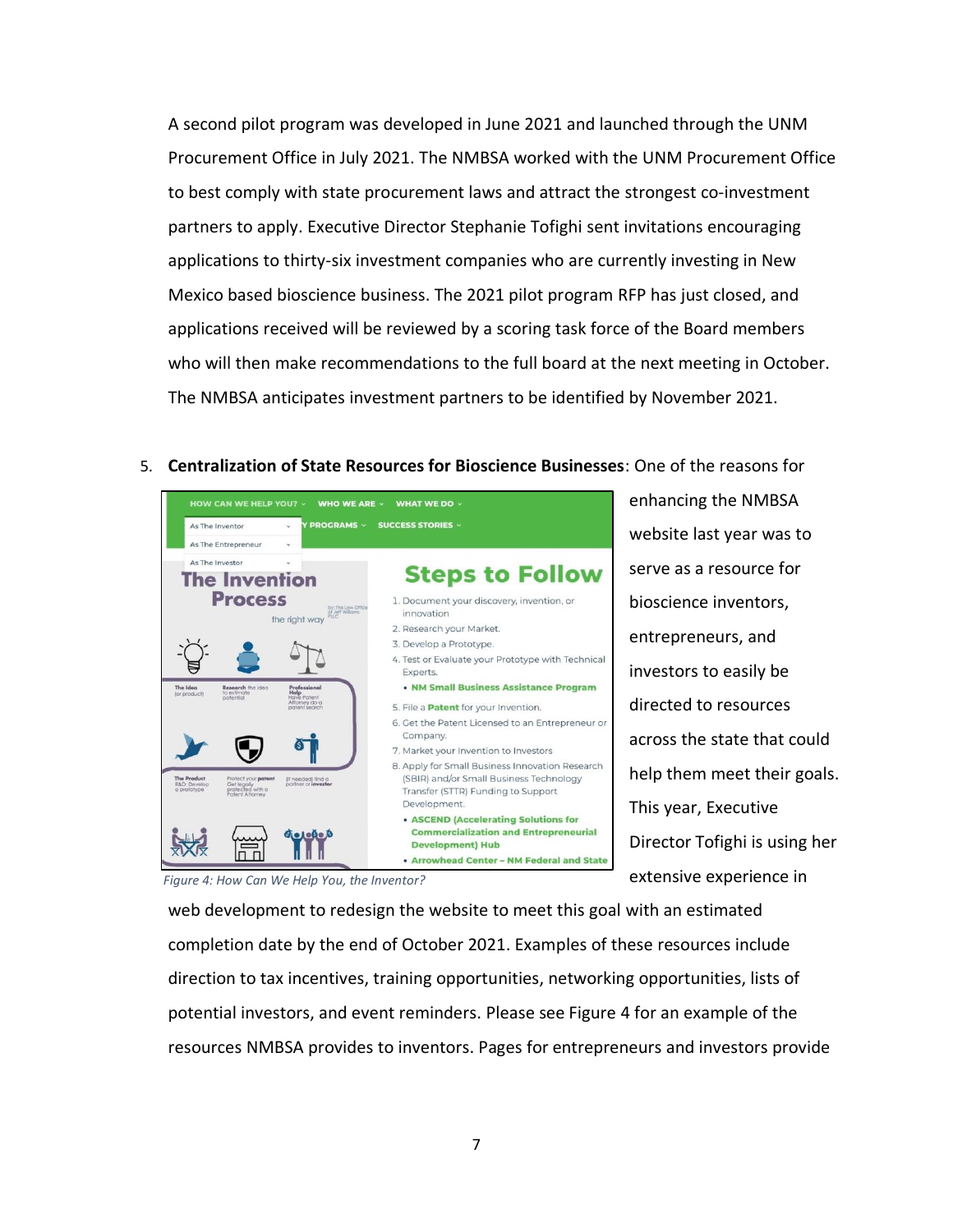additional information related to resources specific to their stage in the commercialization process.

#### 6. **Marketing Tools:**

a. In 2020, the NMBSA built a cutting-edge website through Real Time Solutions that was user friendly and contained elements reflective of the NMBSA's goals and objectives. As an example, the website included maps in the Community Readiness Program section that were designed to be a tool that economic development entities and site selectors could use to educate bioscience businesses looking to startup or relocate in New Mexico. In 2021, ED Tofighi and Program Specialist Nichols updated all the pages of the website to ensure their accuracy, easy access, and effectiveness. They reorganized the pages to more easily deliver the message about who the NMBSA is, what it does, and what users can expect to be helped with by perusing the site. They added a page to the Programs tab for the recently relaunched co-Investment Program and a page for Success Stories that highlights contributions made by the NMBSA as well as growth in the bioscience industry across the state. In July 2021, the NMBSA also started using Google Analytics to track and report website traffic as a means to evaluate and update the website as needed. As shown in Figure 5, the NMBSA has tracked over 500 users who have viewed almost 1,700 pages within its website. 89.3% of those users are new to the site.



 *Figure 5: Website User Metrics as of September 23, 2021*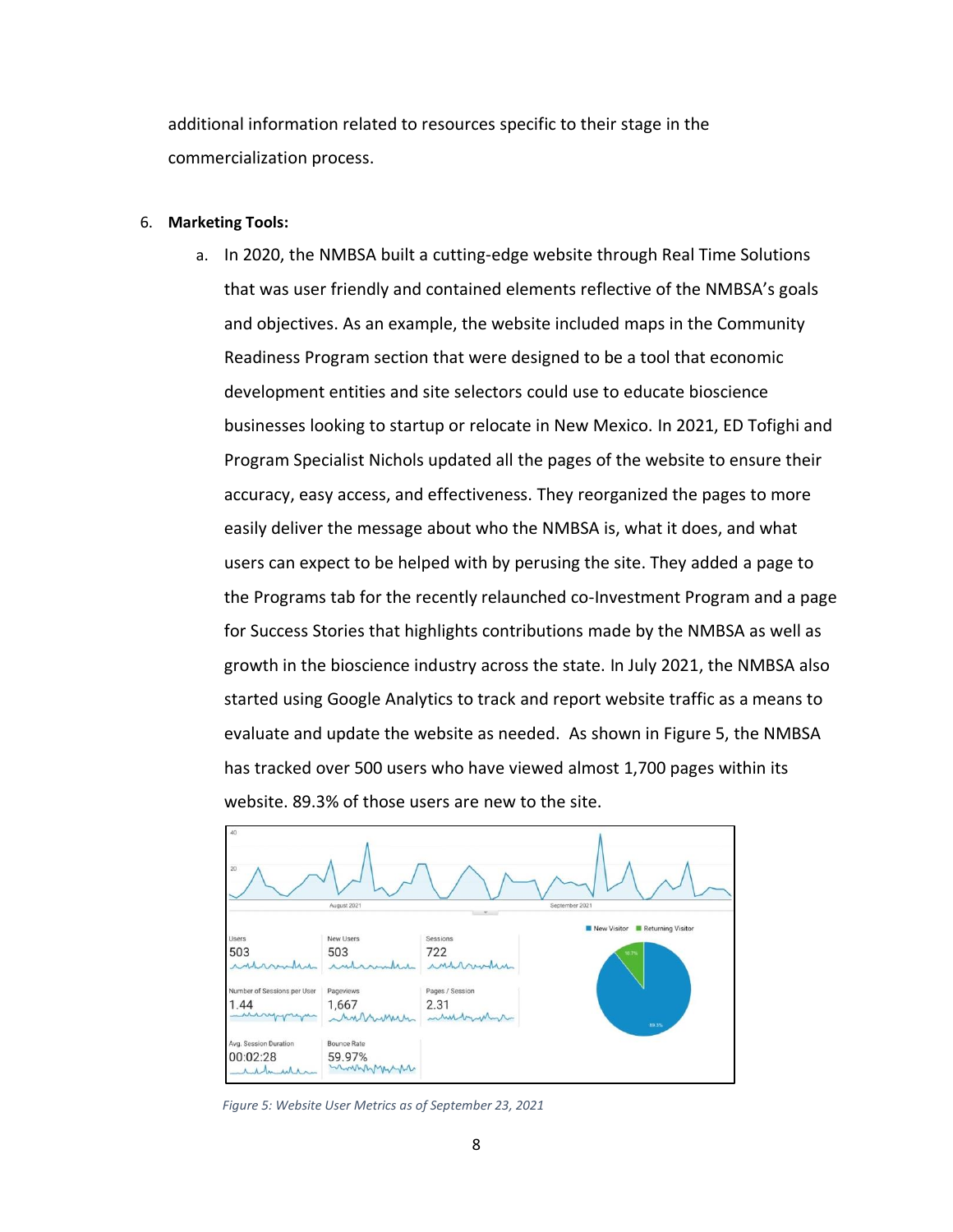- b. The NMBSA has created LinkedIn and Twitter accounts as a means to communicate with a broader audience. The NMBSA is working to expand its follower base by inviting followers through presentations, workshops, and professional contacts. These social media platforms are used to alert followers about opportunities and resources that may be beneficial to them, policies from the state and federal level that may be pertinent, and bioscience industry successes from across the state.
- c. The NMBSA is in the final stages of developing a listserv which includes bioscience businesses, college and university-based researchers, relevant national lab staff, and other interested users that can sign up to receive information through the NMBSA website's contact page. The listserv will serve as a direct communication tool to pertinent users who want to receive news and resource alerts related to advances and opportunities to bioscience business and investments within the state of New Mexico.
- d. The NMBSA also has produced a two-page info sheet highlighting its activities and accomplishments that has been shared with elected officials, community leaders and businesses to help them better understand the mission of the NMBSA. This two-page sheet will be shared with the listserv as the NMBSA's first biannual newsletter. The newsletter will also be shared on the NMBSA website for easier access.
- 7. **Organizational Evolution:** Being a de novo entity, the NMBSA continues with input from staff and the board - going through organizational evolution. Last year, the chair put together a task force to examine and evaluate the 2017 Bylaws. The 2020 amendment to the NMBSA bylaws was agreed upon and signed into order at the end of October 2020. This amended document has resulted in a more robust organization that better accomplishes the strategic goals which were outlined in the enabling legislation. Furthermore, in April 2021, the NMBSA and the University of New Mexico signed a formal fiscal services and services agreement explicitly confirming that the NMBSA is

9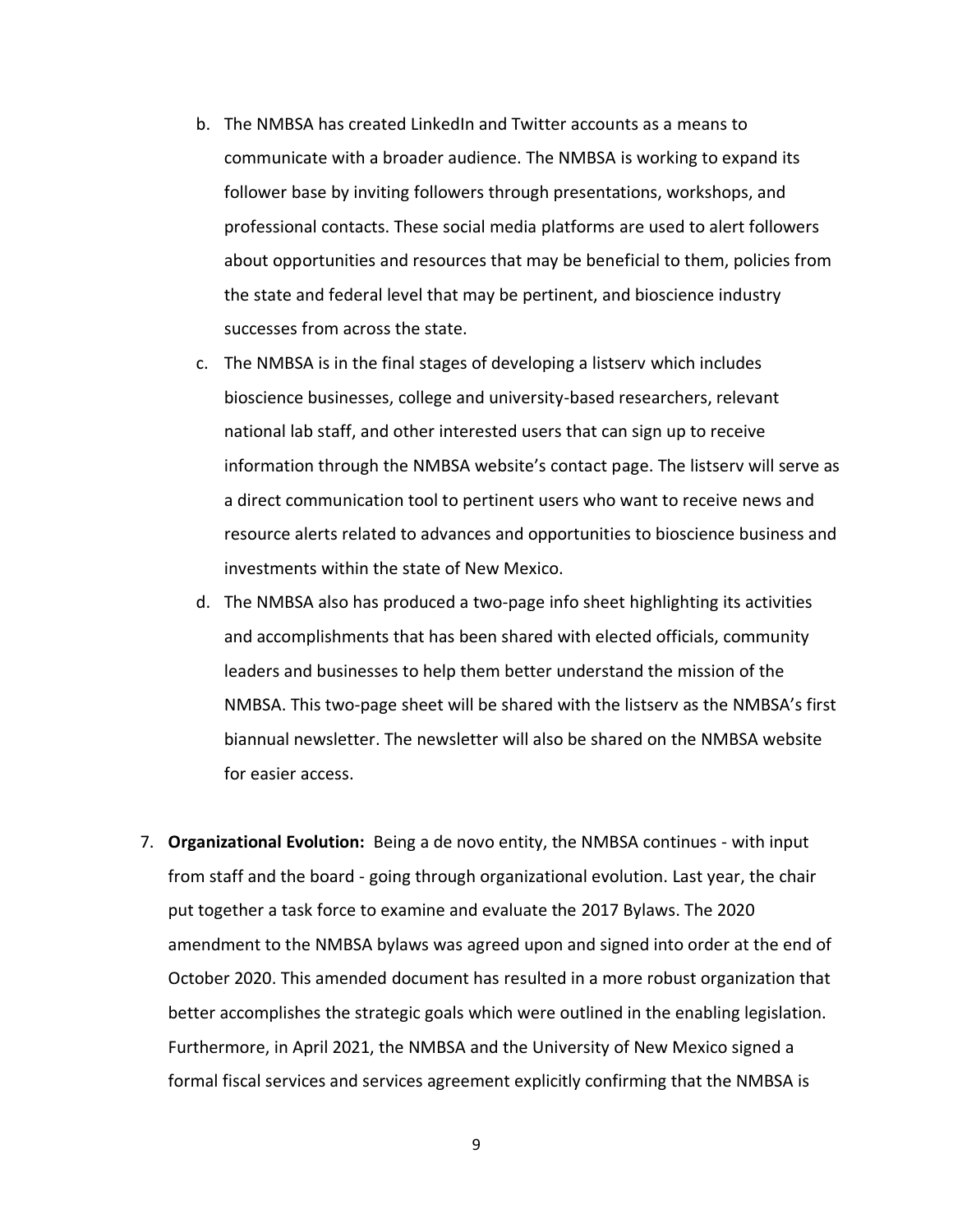administratively attached to the UNM Health Sciences Center per the enabling 2017 SB 478 legislation.

# **Anticipated Requests for FY23:**

- 1. Continue to receive \$228,900 appropriated as recurring in FY20 as one of Governor Lujan Grisham's Center of Excellence.
- 2. Continue to receive \$58,000 in a recurring appropriation from the legislature for operations.
- 3. Request \$25 \$50 million from the legislature for a co-investment fund. This would allow for direct infusions of capital (between \$1.5 and \$2 million per year) in the New Mexico bioscience startup community, as well as assist fledgling companies seeking additional capital. The fund will also be used as a tool for recruiting biosciences companies looking to relocate to another state.
- 4. Continue dialog of a \$100 million endowment with key stakeholders, state government, private industry and public universities, which will ultimately distribute over \$5 million per year for workforce development, research grants and entrepreneurial support.
- 5. In order to facilitate the partnership with the UNM led bioscience business accelerator most effectively, the NMBSA will request \$200,000 to hire an SBIR/STTR Grant Training & Network Facilitator to train bioscience inventors and small business owners throughout the state to submit funding requests to the federal SBIR/STTR grant programs and to catalyze networking between New Mexico based bioscience entrepreneurs and inventors. Costs will support salary and fringe of personnel as well as relevant supplies to manage the events.

# **Additional Partnership Activities**

1. Albuquerque Hispanic Chamber of Commerce (AHCC) – The NMBSA is committed to developing and implementing programs to reach out to various areas and diverse communities of the State of New Mexico, including those that are focused on improving the health status of New Mexicans. Through execution of a **Collaboration Agreement**, the NMBSA and the Albuquerque Hispanic Chamber of Commerce (AHCC) have agreed to work together to promote Hispanic-led technology businesses in Albuquerque and New Mexico. The NMBSA and the AHCC will meet on a mutually convenient basis to coordinate ongoing activities between them; review performance on common projects and explore ways to further enhance their collaborative efforts. The NMBSA and AHCC have committed to developing cooperative projects and have agreed to develop a pipeline that is a reciprocal model that perpetually and continually improves the local Hispanic tech business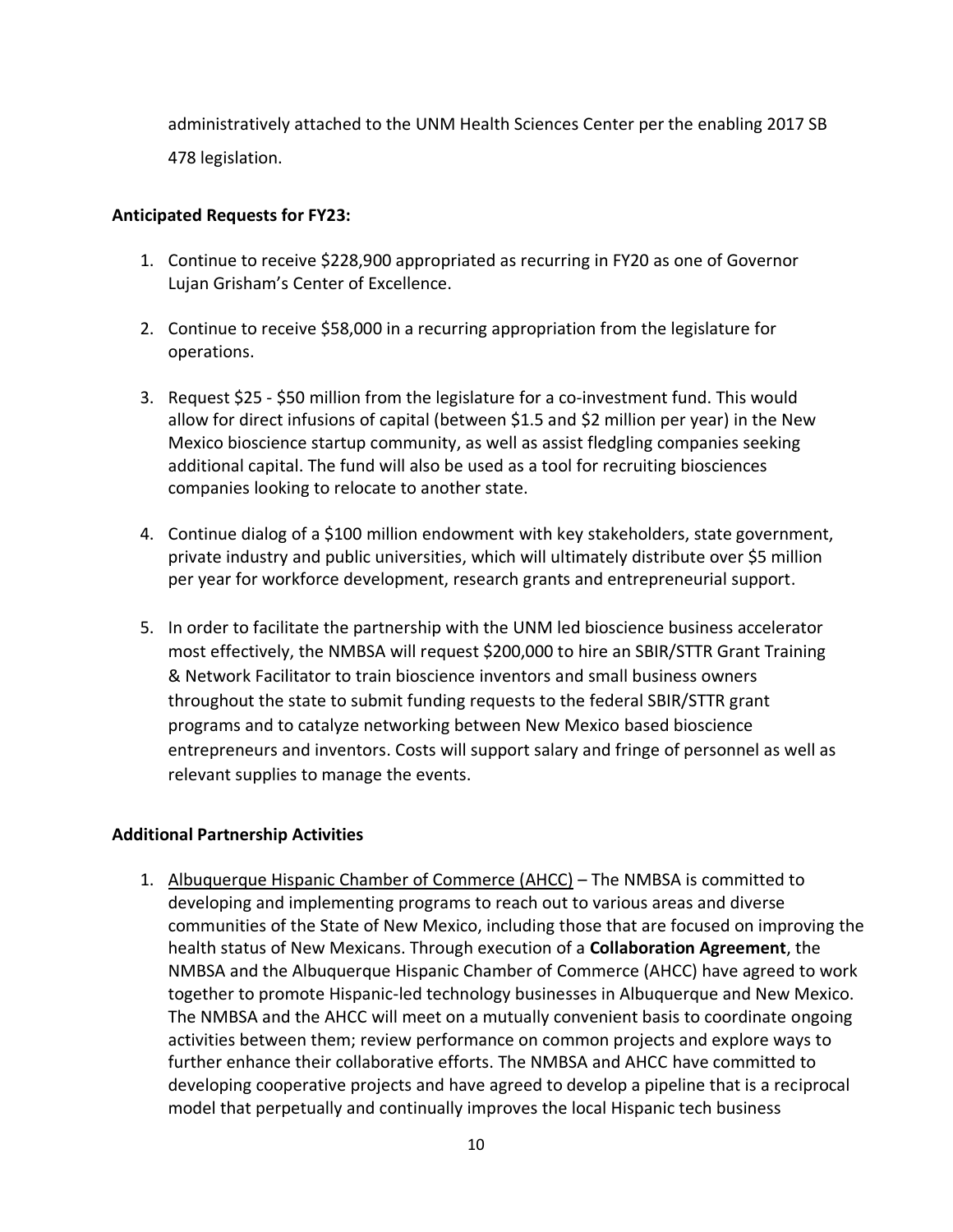community. This year, the NMBSA is pleased to communicate that it successfully worked with the AHCC to bring a Hispanic lead pharmaceutical company to the Albuquerque area.

- 2. University of New Mexico Health Sciences Center The UNM Clinical & Translational Science Center hosted its 3rd annual **UNM HSC BioVenture Partnership** Event on May 19, 2021. The BioVenture Partnership Event is a unique opportunity that brought together UNM faculty, inventors, biotech innovators, and investors to promote bioscience in the community. The event promoted networking among New Mexico companies (both start-up and established) in the "bio" arena, investors/angels, and UNM faculty/inventors. This first-of-its kind event allowed local bioscience inventors a rare opportunity to "pitch" their ideas to experts in commercialization and economic and business development in a "Shark Tank" style pitch event.
- 3. NM Tech's  $5<sup>th</sup>$  Annual Inventors and Entrepreneurs Workshop On October 14, 2021, the NMBSA staff team will be presenting the resources and support the NMBSA is able to provide since partnering with the UNM based bioscience business accelerator. This is an annual event meant to attract researchers, business owners, and investors to learn more about resources available to them and learn best practices from experts in the field. The NMBSA will use the event to introduce itself to researchers and entrepreneurs from New Mexico Tech and the surrounding area, invite participants to its upcoming zoom SBIR/STTR Grant Training Workshop, and encourage attendees to sign up for its listserv and follow it on social media.
- 4. Legislative Committee Meeting Presentations After meeting with Legislative Finance Committee Director, David Abbey, in June 2021, the NMBSA has made a concerted effort to present updates on the NMBSA and its initiatives to a variety of Economic Development related Legislative committee meetings. President Larson presented an update to the Rural Economic Opportunities Task Force and Indian Affairs Committee in Gallup on August 4, 2021, Chair Dekker presented an update to the Economic Development & Policy Committee in Prewitt on September 13, 2021, and President Larson and Chair Dekker are scheduled to present an update to the Legislative Finance Authority on October 15, 2021. These presentations are live streamed to allow anyone from the state to join and slides are shared on the NMBSA website for easy access.

# **Administrative Activities**

- 1. Finalized amendment to the Bylaws to result in a more robust organization that better accomplishes the strategic goals which were outlined in the enabling legislation
- 2. Signed a formal fiscal services and services agreement with the University of New Mexico explicitly confirming that the NMBSA is administratively attached to the UNM Health Sciences Center.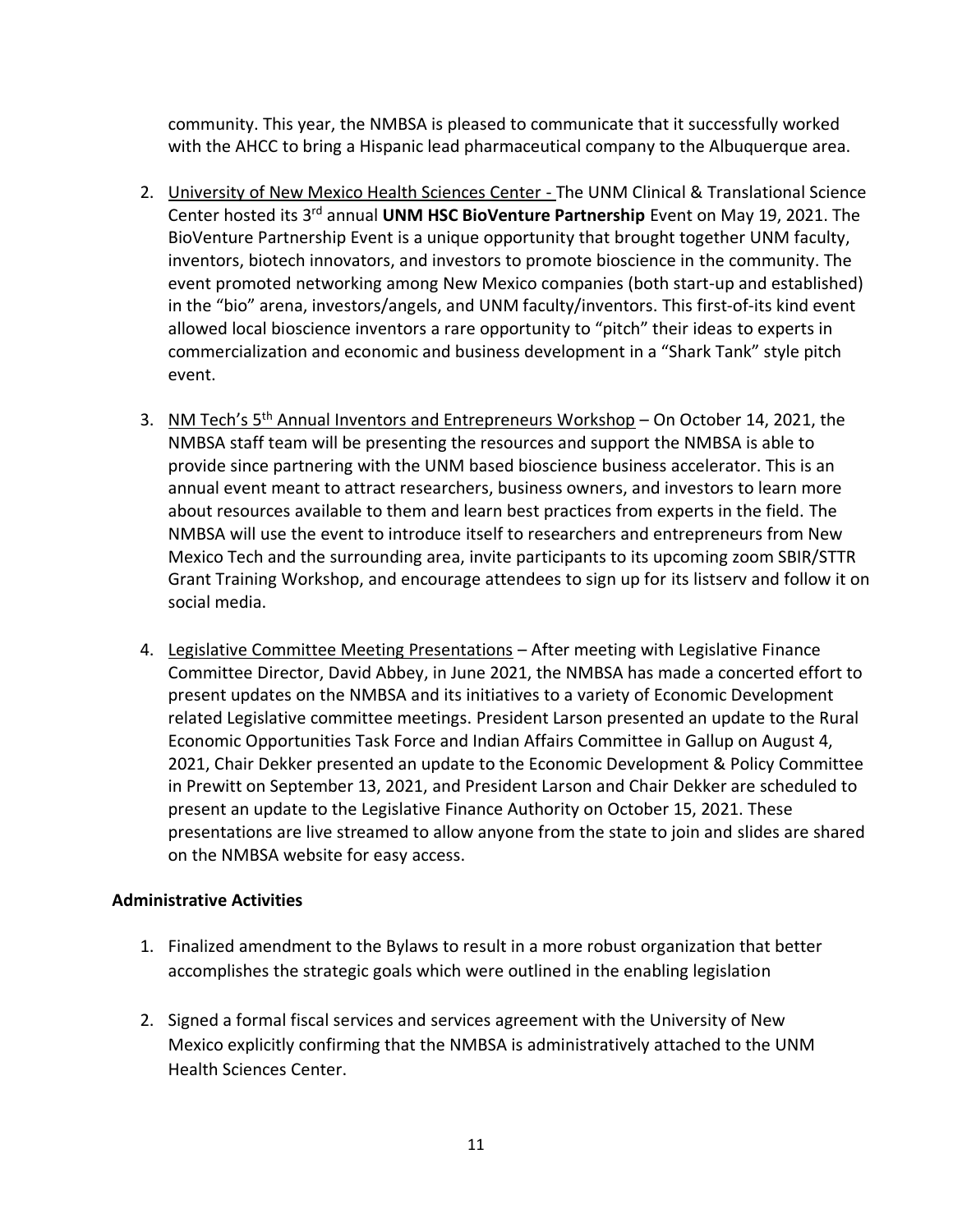- 3. Filed a Form 990‐series tax return (990EZ) for FY 2019 in May of 2021.
- 4. The NMBSA renewed the lease for permanent space at the Verge Building located at 317 Commercial NE.
- 5. Hired Stephanie Tofighi as Executive Director of the NM Bioscience Authority.

# **Board of Directors**

| <b>New Mexico Bioscience Authority</b>        |                                                                           |                                                |                           |                                 |                                  |                                |  |  |  |  |
|-----------------------------------------------|---------------------------------------------------------------------------|------------------------------------------------|---------------------------|---------------------------------|----------------------------------|--------------------------------|--|--|--|--|
| Board of Directors 2020-2021                  |                                                                           |                                                |                           |                                 |                                  |                                |  |  |  |  |
| <b>BSA Board</b><br>Position                  | Representative<br>Organization                                            | <b>Appointed By</b>                            | <b>Name</b>               | <b>Term</b>                     | <b>Term Start</b><br><b>Date</b> | <b>Term End</b><br><b>Date</b> |  |  |  |  |
| Chair                                         | Member of<br>the Public                                                   | Governor                                       | Dale Dekker               | 4<br>years                      | 8/1/2017                         | 12/31/2021                     |  |  |  |  |
| Vice-Chair &<br>Finance<br>Committee<br>Chair | Member of<br>the Public                                                   | Governor                                       | Sheryl Arvizu             | 4<br>years<br>(partial<br>term) | 9/20/2019                        | 7/15/2024                      |  |  |  |  |
| President                                     | University of<br><b>New Mexico</b><br>Health<br>Sciences<br>Center        | University<br>President                        | Richard S.<br>Larson      | 4<br>years                      | 5/24/2021                        | 5/23/2025                      |  |  |  |  |
| Vice-President                                | University of<br><b>New Mexico</b><br>Health<br><b>Sciences</b><br>Center | University<br>President                        | Christos<br>Christodoulou | 4<br>years                      | 5/25/2019                        | 5/24/2023                      |  |  |  |  |
| Secretary                                     | Member of<br>the Public                                                   | <b>NM</b><br>Legislative<br>Council<br>(Papen) | Suzanne<br>Quillen        | $\overline{4}$<br>years         | 8/30/2017                        | 6/18/2021                      |  |  |  |  |
| Mission<br>Accomplishment<br>Committee Chair  | <b>New Mexico</b><br>Institute of<br>Mining and<br>Technology             | Institute<br>President                         | Thomas L.<br>Kieft        | 4<br>years                      | 6/13/2017                        | 6/12/2021                      |  |  |  |  |
| Audit<br>Committee<br>Chair                   | Member of<br>the Public                                                   | <b>NM</b><br>Legislative<br>Council<br>(Egolf) | <b>Greg Byrnes</b>        | 3<br>years                      | 1/23/2021                        | 6/18/2024                      |  |  |  |  |